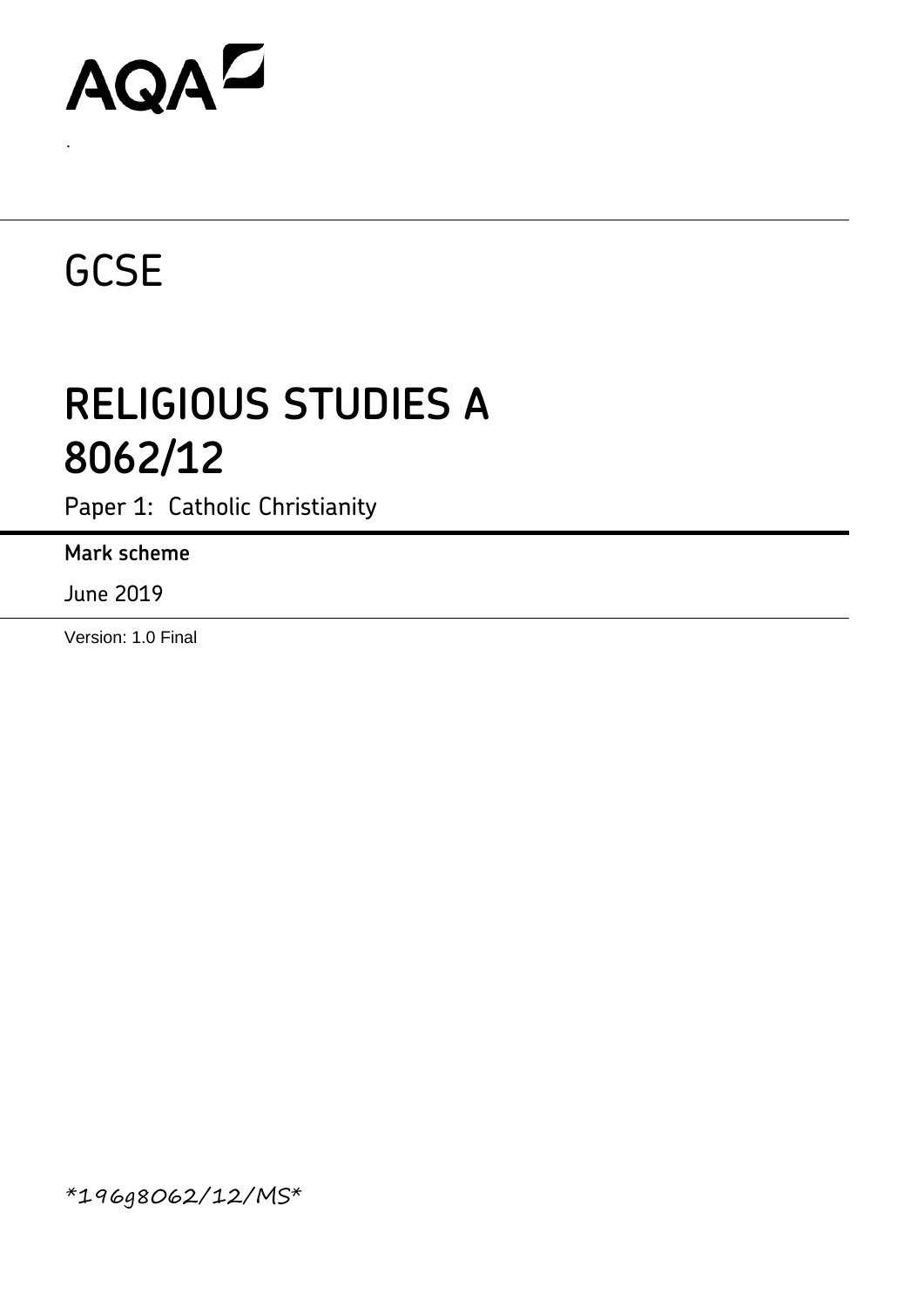Mark schemes are prepared by the Lead Assessment Writer and considered, together with the relevant questions, by a panel of subject teachers. This mark scheme includes any amendments made at the standardisation events which all associates participate in and is the scheme which was used by them in this examination. The standardisation process ensures that the mark scheme covers the students' responses to questions and that every associate understands and applies it in the same correct way. As preparation for standardisation each associate analyses a number of students' scripts. Alternative answers not already covered by the mark scheme are discussed and legislated for. If, after the standardisation process, associates encounter unusual answers which have not been raised they are required to refer these to the Lead Examiner.

It must be stressed that a mark scheme is a working document, in many cases further developed and expanded on the basis of students' reactions to a particular paper. Assumptions about future mark schemes on the basis of one year's document should be avoided; whilst the guiding principles of assessment remain constant, details will change, depending on the content of a particular examination paper.

Further copies of this mark scheme are available from aqa.org.uk

Copyright © 2019 AQA and its licensors. All rights reserved.

AQA retains the copyright on all its publications. However, registered schools/colleges for AQA are permitted to copy material from this booklet for their own internal use, with the following important exception: AQA cannot give permission to schools/colleges to photocopy any material that is acknowledged to a third party even for internal use within the centre.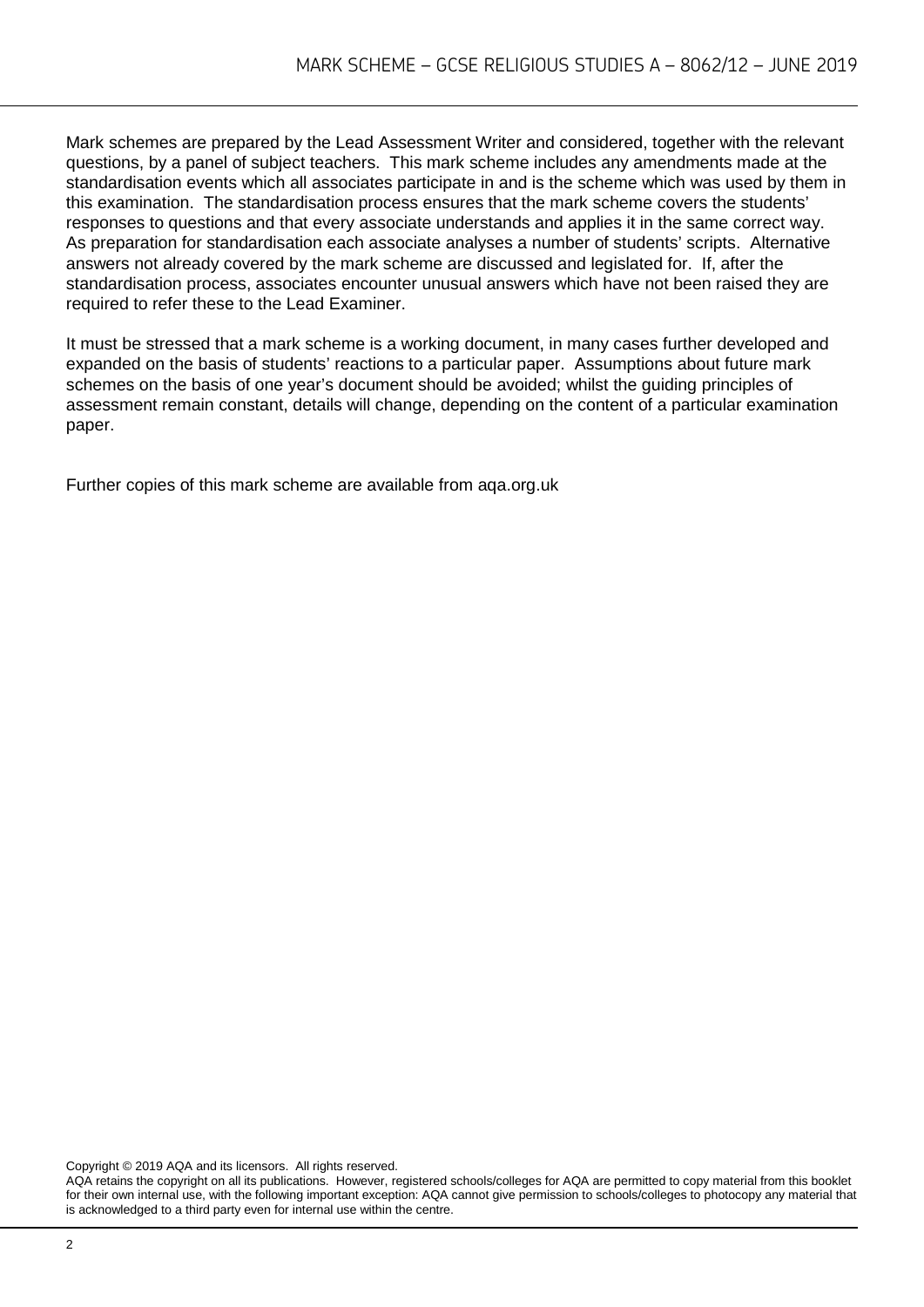### Level of response marking instructions

Level of response mark schemes are broken down into levels, each of which has a descriptor. The descriptor for the level shows the average performance for the level. There are marks in each level.

Before you apply the mark scheme to a student's answer read through the answer and annotate it (as instructed) to show the qualities that are being looked for. You can then apply the mark scheme.

#### Step 1 Determine a level

Start at the lowest level of the mark scheme and use it as a ladder to see whether the answer meets the descriptor for that level. The descriptor for the level indicates the different qualities that might be seen in the student's answer for that level. If it meets the lowest level then go to the next one and decide if it meets this level, and so on, until you have a match between the level descriptor and the answer. With practice and familiarity you will find that for better answers you will be able to quickly skip through the lower levels of the mark scheme.

When assigning a level you should look at the overall quality of the answer and not look to pick holes in small and specific parts of the answer where the student has not performed quite as well as the rest. If the answer covers different aspects of different levels of the mark scheme you should use a best fit approach for defining the level and then use the variability of the response to help decide the mark within the level, ie if the response is predominantly level 3 with a small amount of level 4 material it would be placed in level 3 but be awarded a mark near the top of the level because of the level 4 content.

#### Step 2 Determine a mark

Once you have assigned a level you need to decide on the mark. The descriptors on how to allocate marks can help with this. The exemplar materials used during standardisation will help. There will be an answer in the standardising materials which will correspond with each level of the mark scheme. This answer will have been awarded a mark by the Lead Examiner. You can compare the student's answer with the example to determine if it is the same standard, better or worse than the example. You can then use this to allocate a mark for the answer based on the Lead Examiner's mark on the example.

You may well need to read back through the answer as you apply the mark scheme to clarify points and assure yourself that the level and the mark are appropriate.

Indicative content in the mark scheme is provided as a guide for examiners. It is not intended to be exhaustive and you must credit other valid points. Students do not have to cover all of the points mentioned in the Indicative content to reach the highest level of the mark scheme.

An answer which contains nothing of relevance to the question must be awarded no marks.

#### Levels of response marking

In GCSE Religious Studies, differentiation is largely achieved by outcome on the basis of students' responses. To facilitate this, levels of response marking has been devised for many questions.

Levels of response marking requires a quite different approach from the examiner than the traditional 'point for point' marking. It is essential that the **whole response is read** and then **allocated to the level**  it best fits.

If a student demonstrates knowledge, understanding and / or evaluation at a certain level, he / she must be credited at that level. **Length** of response or **literary ability** should **not be confused with genuine**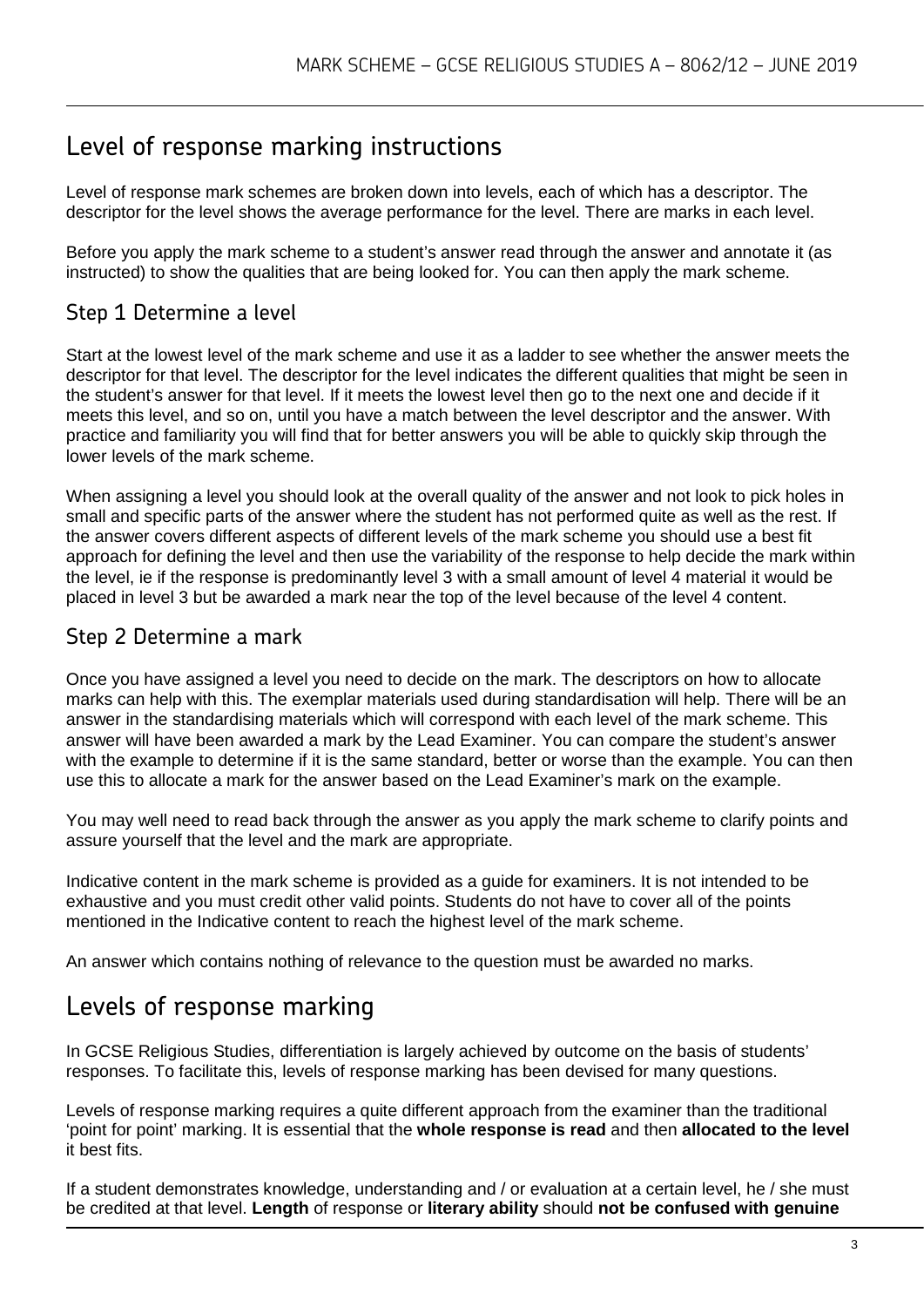**religious studies skills**. For example, a short answer which shows a high level of conceptual ability must be credited at that level. (If there is a band of marks allocated to a level, discrimination should be made with reference to the development of the answer.)

Levels are tied to specific skills. Examiners should **refer to the stated assessment target** objective of a question (see mark scheme) when there is any doubt as to the relevance of a student's response.

Levels of response mark schemes include either **examples** of possible students' responses or **material**  which they might use. These are intended as a **guide** only. It is anticipated that students will produce a wide range of responses to each question.

It is a feature of levels of response mark schemes that examiners are prepared to reward fully, responses which are obviously valid and of high ability but do not conform exactly to the requirements of a particular level. This should only be necessary occasionally and where this occurs examiners must indicate, by a brief written explanation, why their assessment does not conform to the levels of response laid down in the mark scheme. Such scripts should be referred to the Lead Examiner.

#### **In questions where credit can be given to the development of a point, those developments can take the form of:**

#### **Example or evidence**

- **Reference to different views**
- **Detailed information.**

### Spelling, Punctuation and Grammar (SPaG)

Spelling, punctuation and grammar will be assessed in 12-mark questions.

Spelling, punctuation and grammar (SPaG) will be assessed against the following criteria:

| Level                            | <b>Performance descriptor</b>                                                                                                                                                                                                                                                                          | <b>Marks</b><br>awarded |
|----------------------------------|--------------------------------------------------------------------------------------------------------------------------------------------------------------------------------------------------------------------------------------------------------------------------------------------------------|-------------------------|
| High<br>performance.             | Learners spell and punctuate with consistent accuracy<br>$\bullet$<br>Learners use rules of grammar with effective control of meaning overall<br>Learners use a wide range of specialist terms as appropriate<br>$\bullet$                                                                             | 3                       |
| Intermediate •<br>performance.   | Learners spell and punctuate with considerable accuracy<br>Learners use rules of grammar with general control of meaning overall<br>Learners use a good range of specialist terms as appropriate<br>$\bullet$                                                                                          | $\mathcal{P}$           |
| <b>Threshold</b><br>performance. | Learners spell and punctuate with reasonable accuracy<br>$\bullet$<br>Learners use rules of grammar with some control of meaning and any<br>errors do not significantly hinder meaning overall<br>Learners use a limited range of specialist terms as appropriate                                      |                         |
| No marks<br>awarded              | The learner writes nothing<br>$\bullet$<br>The learner's response does not relate to the question<br>$\bullet$<br>The learner's achievement in SPaG does not reach the threshold<br>$\bullet$<br>performance level, for example errors in spelling, punctuation and<br>grammar severely hinder meaning | O                       |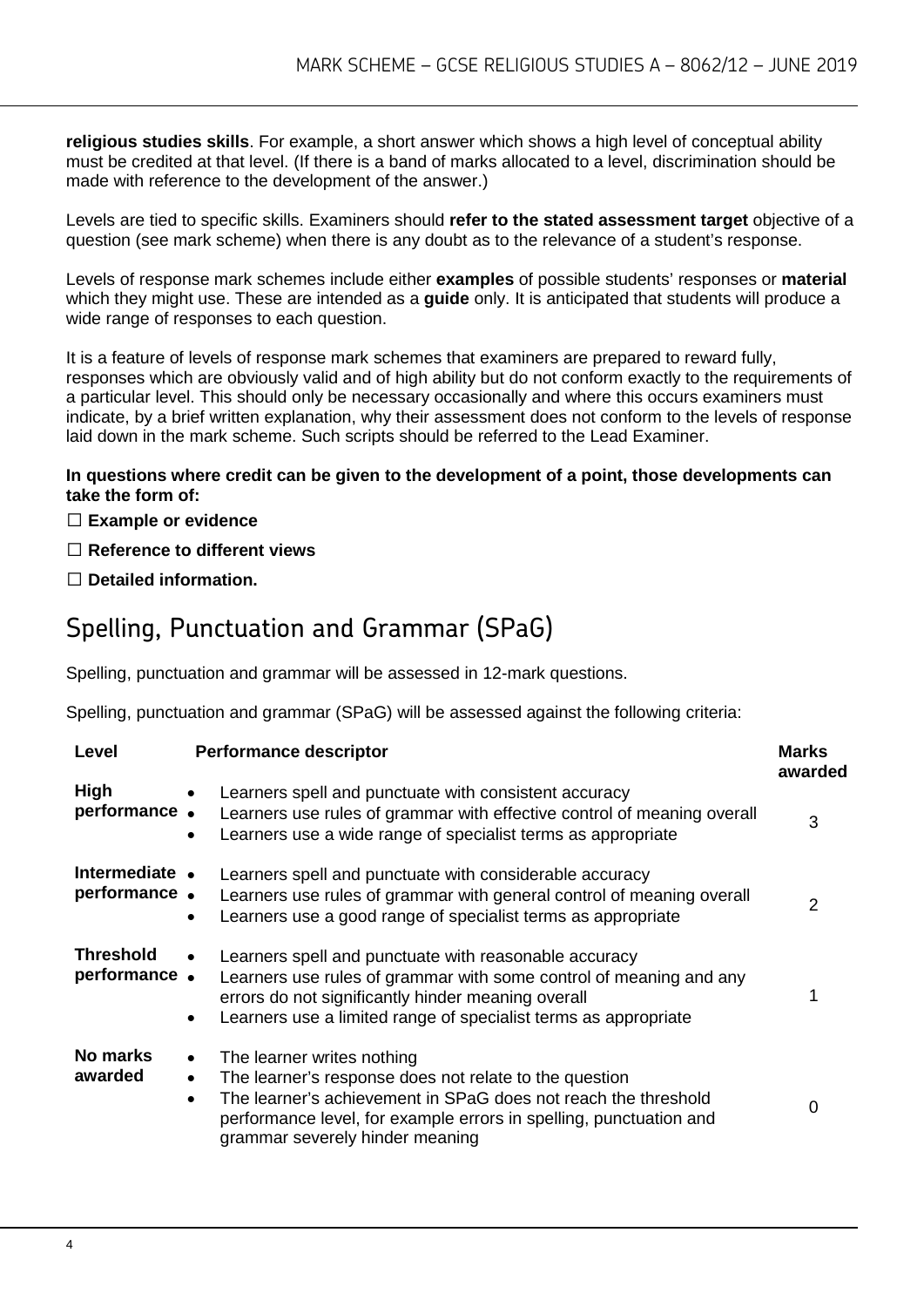#### **0 1 Catholic Christianity: Beliefs**

**0 1 . 1 Which one of the following is used during the Sacrament of the Eucharist?**

**[1 mark]**

- **A Chrism oil**
- **B Confessional**
- **C Font**
- **D Wine**

**Target: AO1:1 Demonstrate knowledge and understanding of religion and belief, including beliefs, practices and sources of authority.**

Answer: D: Wine

**0 1 . 2 Give two beliefs about the Incarnation of Jesus.**

**[2 marks]**

#### **Target: AO1:1 Demonstrate knowledge and understanding of religion and belief, including beliefs, practices and sources of authority.**

**One mark for each of two correct points.** 

#### **Students may include two of the following points, but all other relevant points must be credited:**

- To be incarnated means to be enfleshed / to have bodily form.
- Christians believe that Jesus was fully human.
- Christians believe that Jesus was fully divine.
- Jesus became fully human like humanity because of God's love for humanity.
- Jesus lived as fully human on earth / Jesus suffered / Jesus died.
- Jesus' life is an example to humans today.
- Jesus always did God's will.
- Jesus demonstrates faith in God to humanity.
- Jesus' strength, courage and dignity may help humans when they suffer / his example may help humans to offer themselves into God's hands as Jesus did on the cross, etc.
- The Incarnation fully revealed God to humanity.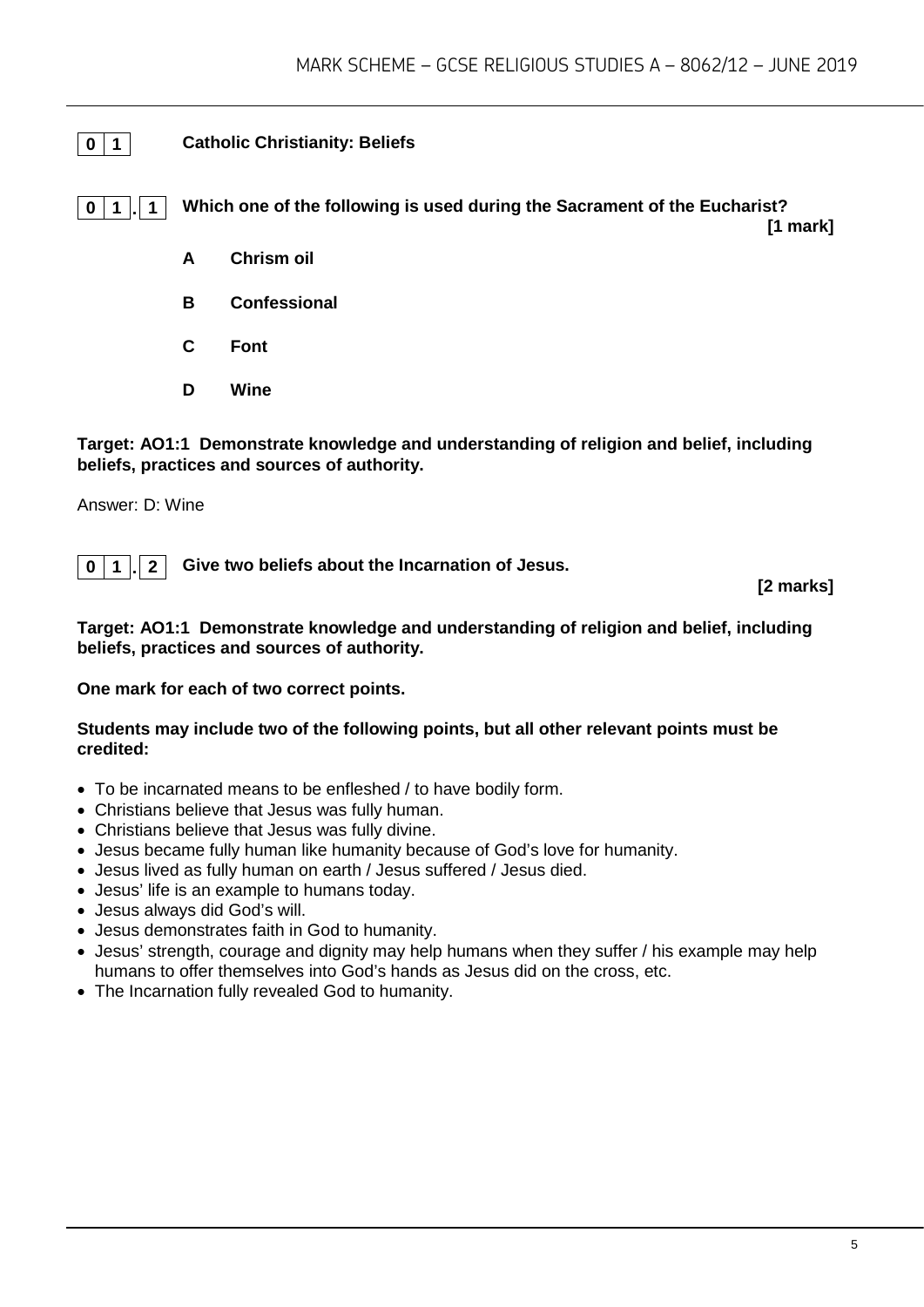

**0 1 . 3 Explain two ways in which the Sacrament of Confirmation influences Catholics today.**

**[4 marks]**

#### **Target: AO1:2 Demonstrate knowledge and understanding of religion and belief, including influence on individuals, communities and societies.**

#### **First way**

Simple explanation of a relevant and accurate influence – 1 mark Detailed explanation of a relevant and accurate influence – 2 marks

#### **Second way**

Simple explanation of a relevant and accurate influence – 1 mark Detailed explanation of a relevant and accurate influence – 2 marks

#### **Students may include some of the following points, but all other relevant points must be credited:**

- Christians believe that they receive the Holy Spirit in Confirmation, giving them strength and courage / just like the disciples at the first Pentecost / the sacrament influences them to be able to face difficulties and worries in their lives.
- They receive the gifts of the Holy Spirit / and are encouraged to live their lives according to God's will / even in the face of persecution and suffering, etc.
- Christians believe that Confirmation makes them an adult (full member) of the Church / this influences them to go out into the world and have courage / to evangelise and spread their faith to others.
- In Confirmation Christians are anointed with the oil of Chrism / and are sealed with the gifts of the Holy Spirit / they are influenced to confirm their faith and make the baptismal promises for themselves / this influences Christians as now they are considered to be full members of the Church / they are fully initiated into the life of the Church / they can therefore now take greater responsibility within the Church community / and in parish life and liturgical celebrations.
- The sacrament of Confirmation may empower and inspire Christians to act for God in the world, taking part in 'good works', charitable activities, etc.

NB. Award a maximum of 2 marks where the response gives only knowledge relating to the sacrament of Confirmation.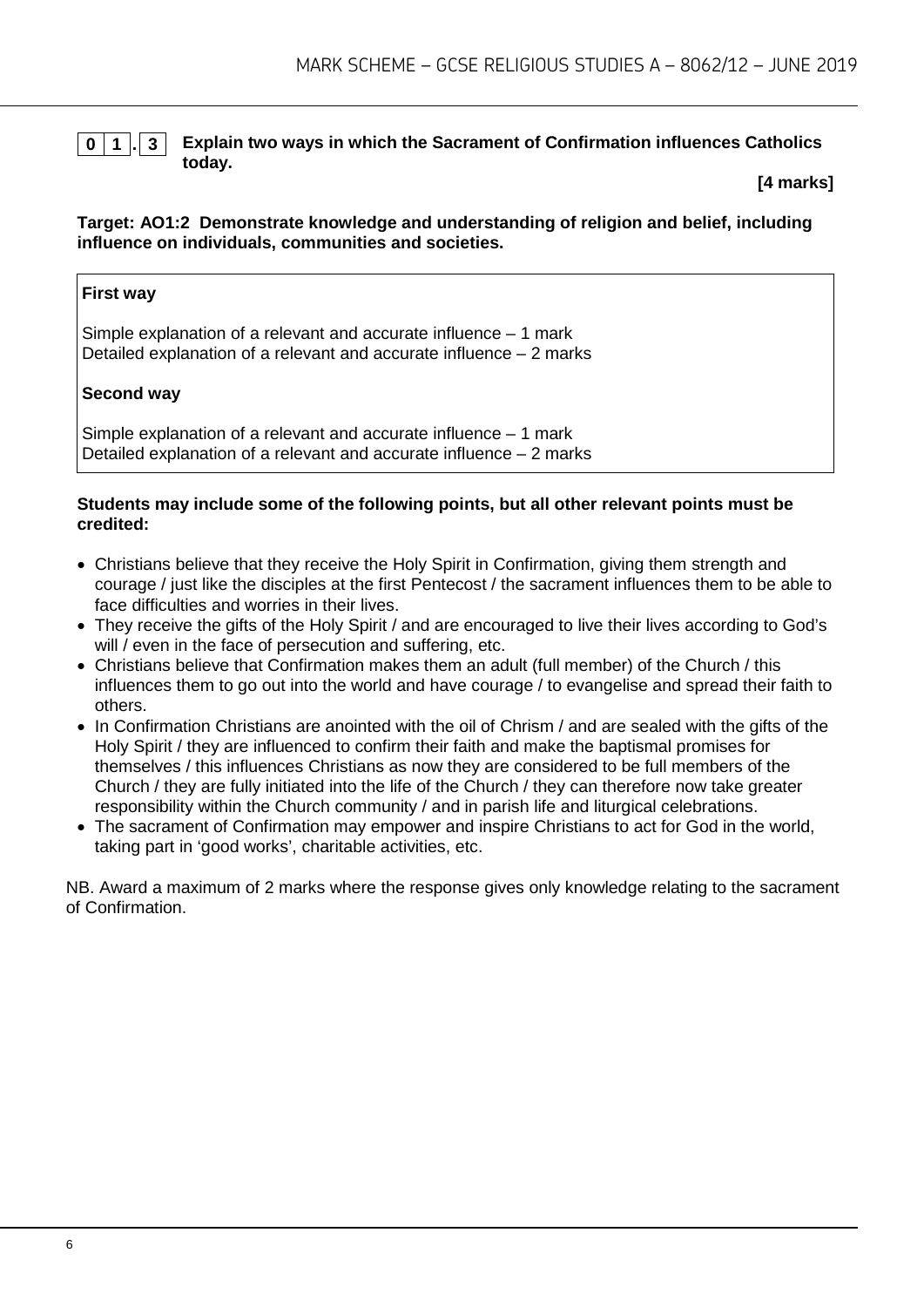#### **0 1 . 4 Explain two Christian beliefs about heaven**.

**Refer to sacred writings or another source of Christian belief and teaching in your answer.**

**[5 marks]**

#### **Target: AO1:1 Demonstrate knowledge and understanding of religion and belief, including beliefs, practices and sources of authority.**

#### **First belief**

Simple explanation of a relevant and accurate belief – 1 mark Detailed explanation of a relevant and accurate belief – 2 marks

#### **Second belief**

Simple explanation of a relevant and accurate belief – 1 mark Detailed explanation of a relevant and accurate belief – 2 marks

Relevant and accurate reference to sacred writing or another source of Christian belief and teaching – 1 mark

#### **Students may include some of the following points, but all other relevant points must be credited:**

- Christians believe that heaven is a state of eternal happiness with God / a reward for their life on earth.
- Christians believe that although the earthly body will come to an end this is not the end of the individual.
- Christian teachings emphasise that a person consists of body and soul / the soul goes to meet God at the end of time / this gives them hope that they will meet God in heaven after death / if they behave as a true Christian whilst on earth.
- Christians believe that after death a person is judged by God / they will have to account for all their deeds and failings during their lifetime / in the presence of the total love of God / people have to accept responsibility for all their actions / this will affect whether or not they are accepted into heaven to be with God for eternity / how they live their lives on earth and how they treat others, selfishly or unselfishly decides their fate after death, eg Matthew 25:31–46 (The Great Judgement).
- Christians believe that Jesus was sent to earth in human form to bring about salvation / through his suffering, death and resurrection / through Jesus' resurrection they too believe that they can share eternal life with God in heaven / based on their earthly behaviour and treatment of others / they will share eternal life with God in heaven if their behaviour is eg like that of Lazarus rather than that of the rich man / in the parable (Luke 16:19–31), etc.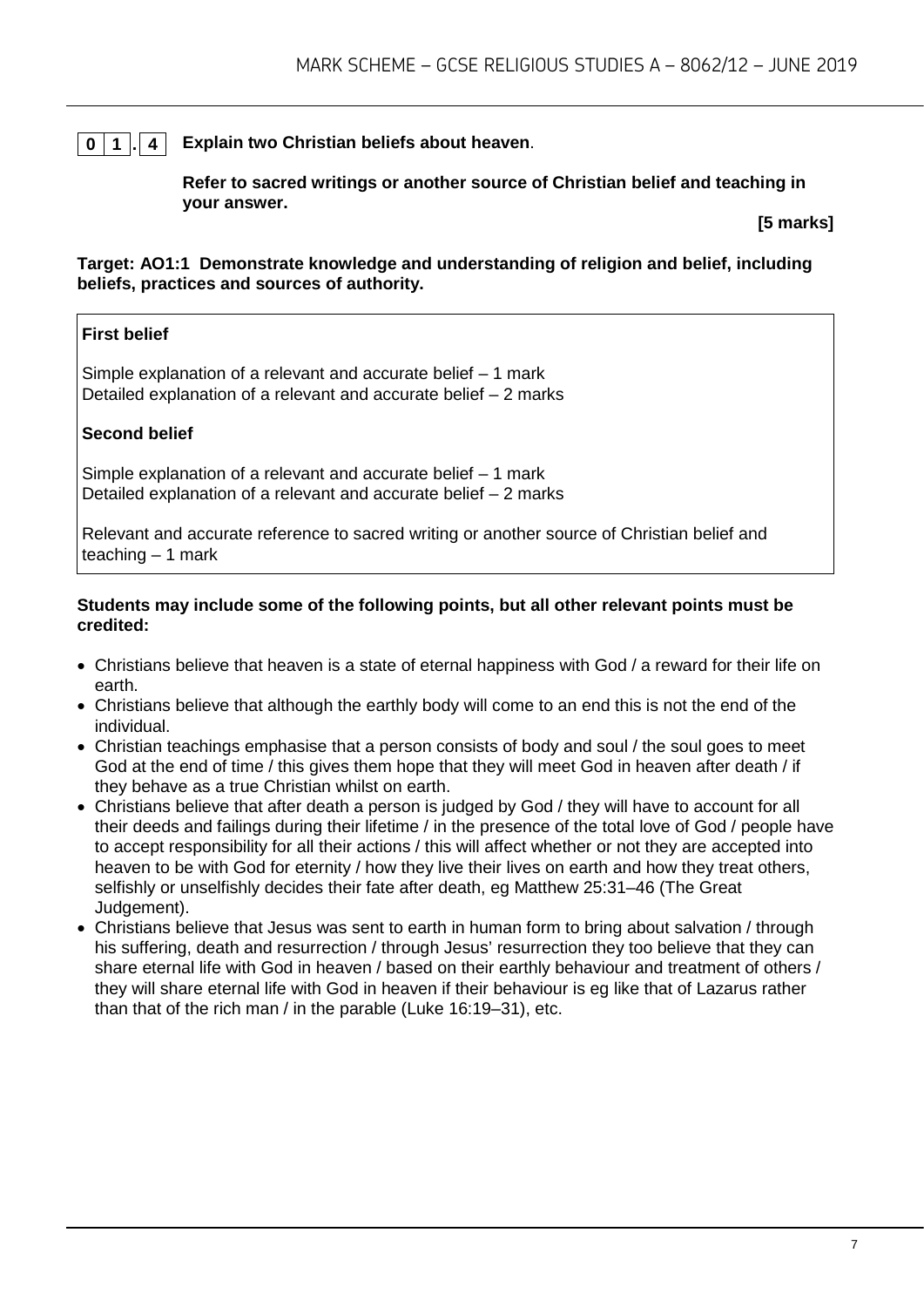#### **0 1 . 5 'Taking Holy Orders (becoming a priest) is the best way to serve God.'**

**Evaluate this statement.** 

**In your answer you should:**

- **refer to Catholic teaching**
- **give reasoned arguments to support this statement**
- **give reasoned arguments to support a different point of view**
- **reach a justified conclusion.**

**[12 marks] [SPaG 3 marks]**

#### **Target: AO2 Analyse and evaluate aspects of religion and belief, including their significance and influence.**

| Level    | <b>Criteria</b>                                                                                                                                                                                                                                                                                                            | <b>Marks</b> |
|----------|----------------------------------------------------------------------------------------------------------------------------------------------------------------------------------------------------------------------------------------------------------------------------------------------------------------------------|--------------|
| 4        | A well-argued response, reasoned consideration of different points of view.<br>Logical chains of reasoning leading to judgement(s) supported by knowledge and<br>understanding of relevant evidence and information.<br>References to religion applied to the issue.                                                       | $10 - 12$    |
| 3        | Reasoned consideration of different points of view.<br>Logical chains of reasoning that draw on knowledge and understanding of<br>relevant evidence and information.<br>Clear reference to religion.                                                                                                                       | $7 - 9$      |
| 2        | Reasoned consideration of a point of view.<br>A logical chain of reasoning drawing on knowledge and understanding of relevant<br>evidence and information.<br>0R<br>Recognition of different points of view, each supported by relevant reasons /<br>evidence.<br>Maximum of Level 2 if there is no reference to religion. | $4 - 6$      |
| 1        | Point of view with reason(s) stated in support.                                                                                                                                                                                                                                                                            | $1 - 3$      |
| $\Omega$ | Nothing worthy of credit.                                                                                                                                                                                                                                                                                                  | $\Omega$     |

#### **Students may include some of the following evidence and arguments, but all relevant evidence and arguments must be credited:**

#### **Arguments in support**

- When a man is ordained priest he makes vows before God and before the Church community / he promises obedience to the Bishop / this means that he must do what the Bishop asks and be able to move to where he is needed / without having to worry about distractions / he can therefore focus his whole life on God / doing God's work / taking care of the people in his parish.
- He will not focus on material possessions or worldly goods / but on bringing himself and others closer to God, etc.
- He now has the power to preach at Mass / to celebrate the sacraments, eg reconciliation and the forgiveness of sins.
- He is also fulfilling the role of Jesus and the disciples / this is the most important way of serving God / he is following in the footsteps of Jesus, etc.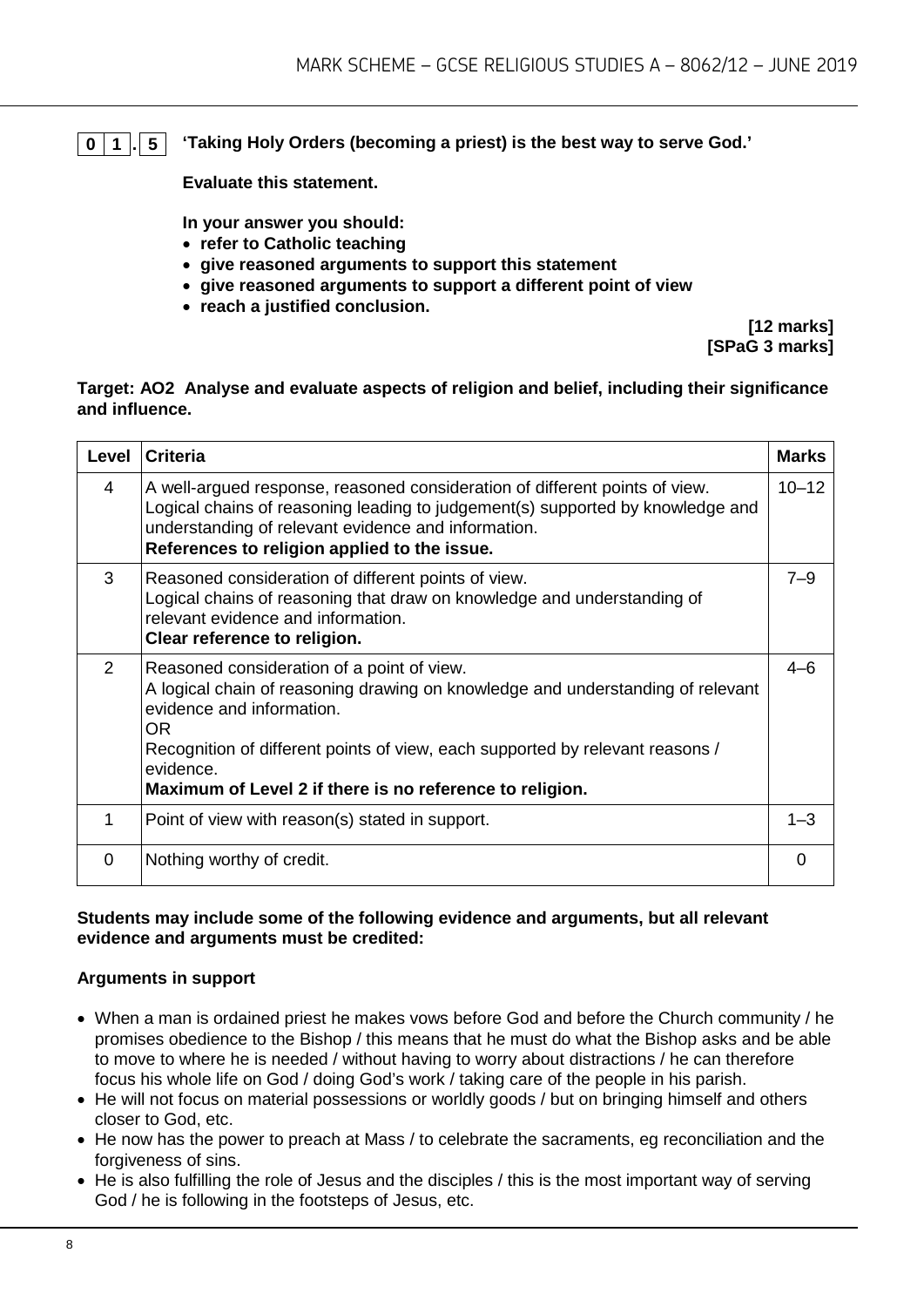- Through ordination a man dedicates his life to God / and to fulfilling God's laws / and to helping others to do the same / it is his vocation to serve others as Jesus did / he follows the teachings of Jesus.
- A Catholic priest does not have the responsibilities of family life / he can focus fully on God's work without conflict, etc.

#### **Arguments in support of other views**

- Receiving the sacrament of Holy Orders is not the only way to serve God / or necessarily the best way to serve God / many single people, married couples, monks and nuns also successfully serve God.
- Some would also say that if this statement is true it is unfair to women who are unable to receive the sacrament of Holy Orders in the Catholic Church / this could be viewed as discrimination against women.
- A Catholic priest also takes a vow of celibacy / this means that he will not marry or have a sexual relationship / this therefore prohibits procreation / a priest may feel very lonely at times and cut off from family life / this could be viewed as unnatural as in Genesis it can be seen that God created men and women to unite as one and create new life / many would argue that this is a more important vocation as it increases the Catholic population.
- Some would say that an equally good way of serving God would be through the vocation of having a family and doing any work within the community, etc.

**[Plus SPaG 3 marks]**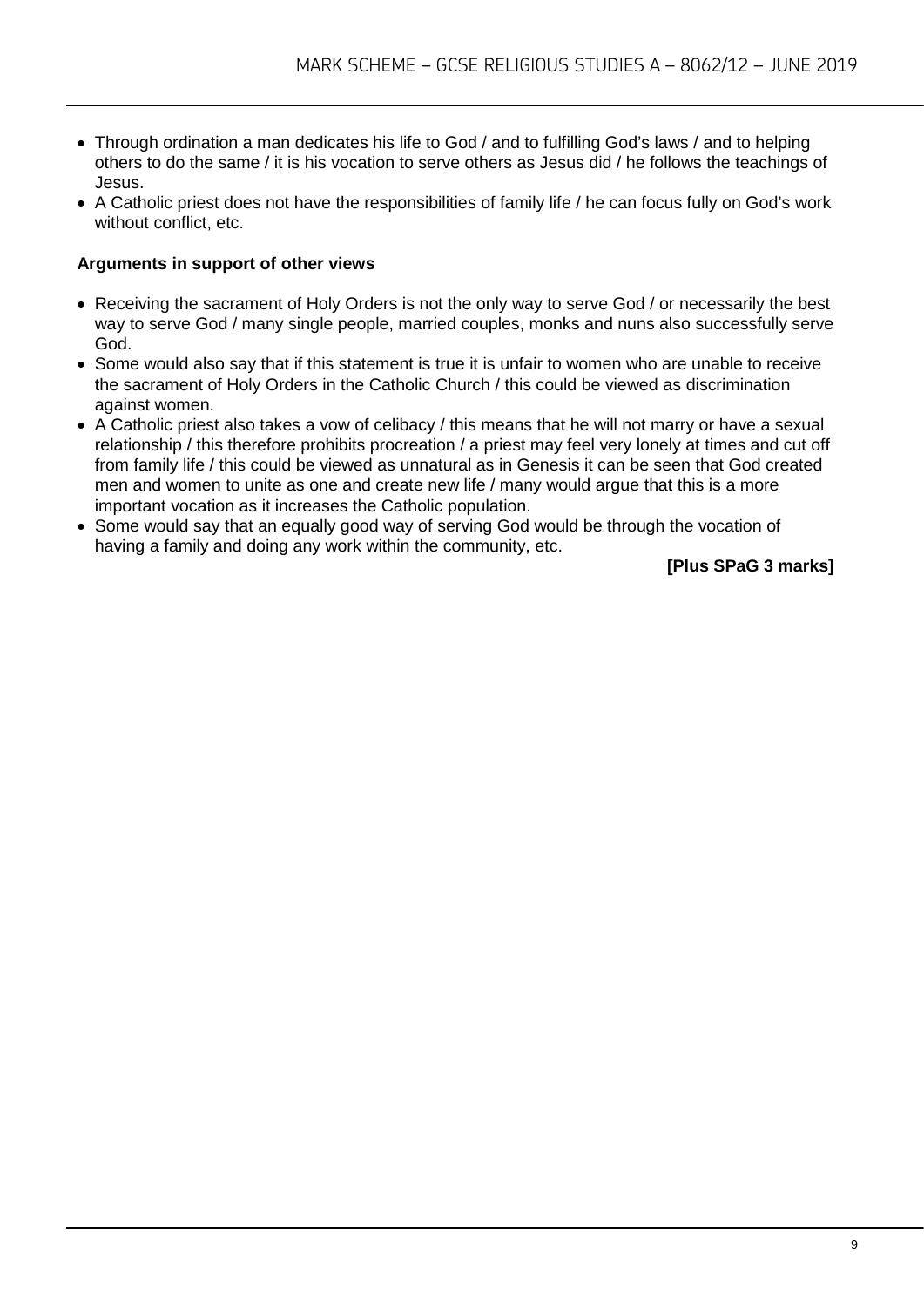#### **0 2 Catholic Christianity: Practices**

**0 2 . 1 Which one of the following is not a reason for Catholic pilgrimage?**

**[1 mark]**

- **A To become rich**
- **B To see holy sites**
- **C To grow in faith**
- **D To be healed**

**Target: AO1:1 Demonstrate knowledge and understanding of religion and belief, including beliefs, practices and sources of authority.**

Answer: A: To become rich



**[2 marks]**

#### **Target: AO1:1 Demonstrate knowledge and understanding of religion and belief, including beliefs, practices and sources of authority.**

#### **One mark for each of two correct points.**

• Jesus is condemned to death / Jesus takes up/accepts his cross / Jesus falls for the first time / Jesus meets his mother(Mary) / Simon helps to carry the cross / (Veronica) wipes the face of Jesus / Jesus falls for the second time / The women of Jerusalem meet/weep for Jesus / Jesus falls for the third time / Jesus is stripped of his clothes / Jesus is nailed to the cross / Jesus dies on the cross / Jesus is taken down from the cross / Jesus is buried/placed in the tomb.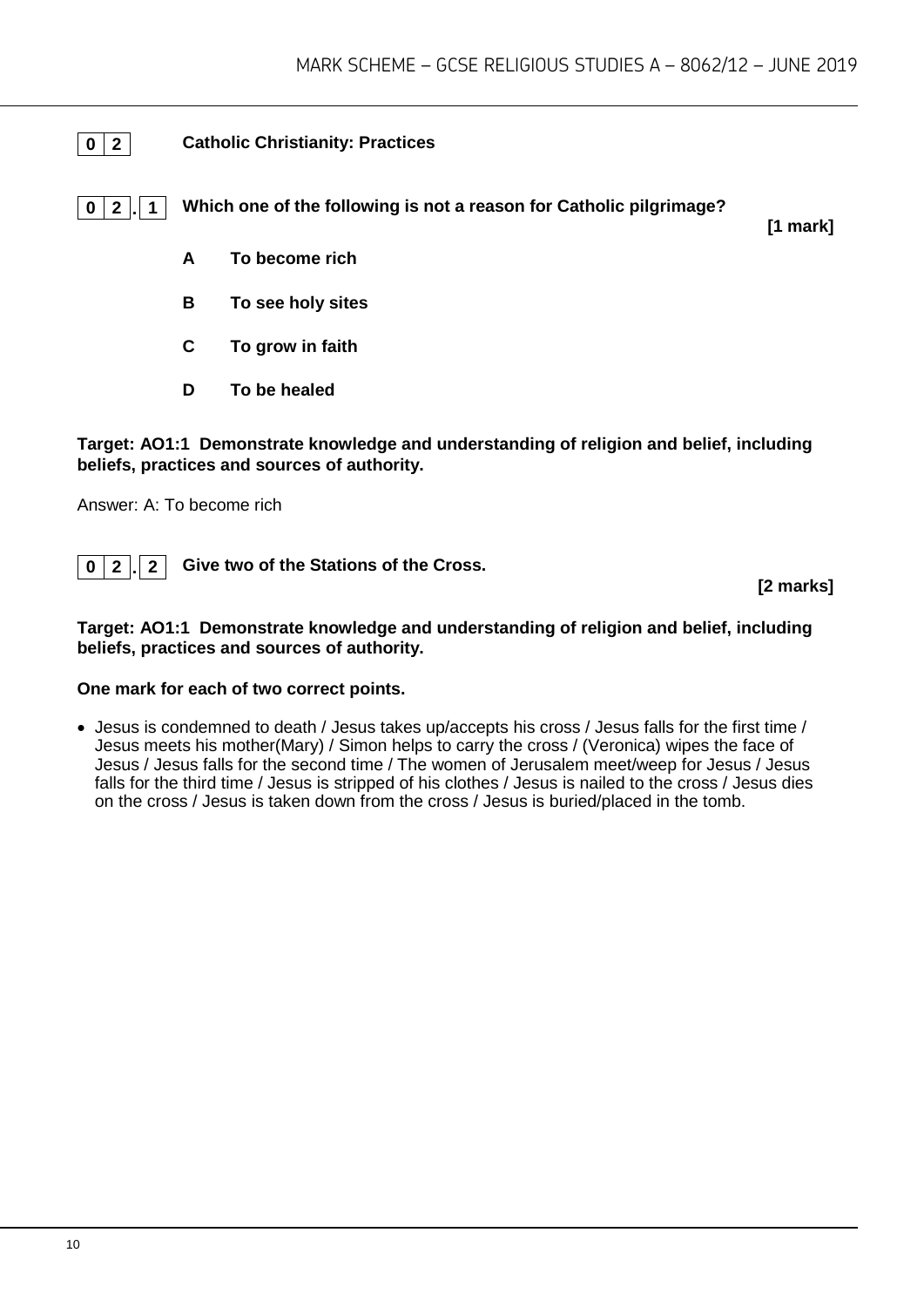#### **0 2 . 3 Explain two contrasting Christian beliefs about the Rosary.**

**[4 marks]**

#### **Target: AO1:3 Demonstrate knowledge and understanding of religion and belief, including similarities and differences within and/or between religions and beliefs.**

#### **First contrasting belief**

Simple explanation of a relevant and accurate contrast – 1 mark Detailed explanation of a relevant and accurate contrast – 2 marks

#### **Second contrasting belief**

Simple explanation of a relevant and accurate contrast – 1 mark Detailed explanation of a relevant and accurate contrast – 2 marks

If similar ways are given, only one of them may be credited up to 2 marks.

#### **Students may include some of the following points, but all other relevant points must be credited:**

- For some Christians, the Rosary is a traditional form of prayer / the words and actions are set out in a particular way / people therefore do not have to think of their own words / they may not even think about what they are praying / as the words are so familiar.
- Some believe that the act of repetition allows the mind to go deeper than the words / so it may bring comfort in distress / when they might otherwise find it too hard to pray.
- Some believe that the Rosary teaches Christians how to pray / since it develops the right frame of mind for prayer of different kinds / and Jesus himself taught the value of repetitive prayer (Luke 18:1; Matthew 6:9–13 & Luke 11:1–4 with the Lord's Prayer).
- Some believe that the Rosary allows deep meditation through a prayerful state of mind / so through the various mysteries some people can reflect on important parts of the life of Jesus or Mary, for example.
- Some may believe that praying the Rosary can lose the focus of prayer / they may not even think about what they are praying / their minds may wander and they may lose their focus on God / so it may be better to pray to God in a way that is personal to them.
- The Rosary can also be said as a public prayer / people may find it comforting to join together in praying the Rosary / for particular issues in the world such as war and poverty / or for issues within a family, for example.
- Some might make simple contrasts, eg using the Rosary to show obedience to God / as opposed to some who say the words without thinking about what they mean, etc.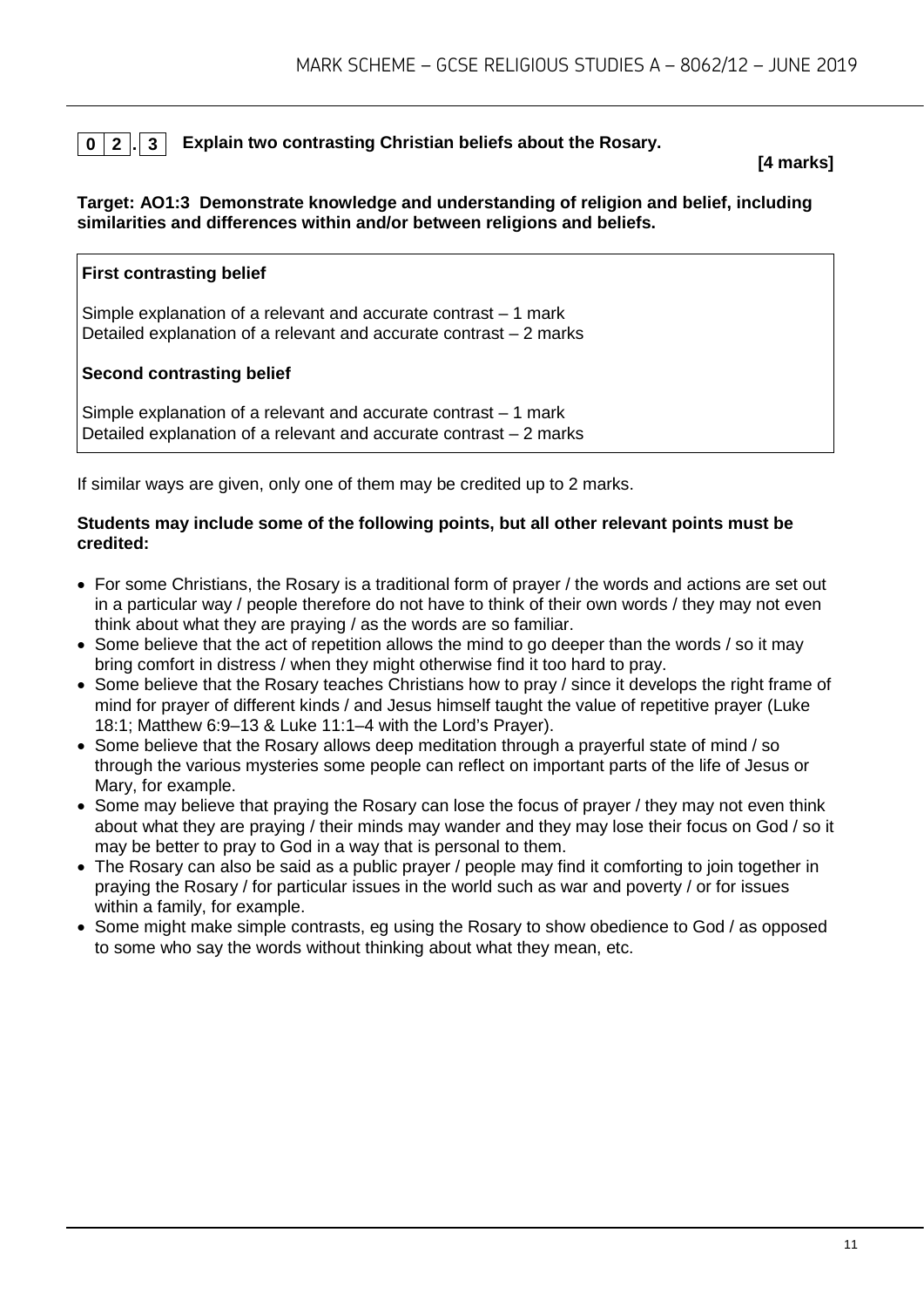#### **0 2 . 4 Explain two ways in which the work of the Society of St Vincent de Paul (SVP) is important in a Catholic parish.**

**Refer to sacred writings or another source of Christian belief and teaching in your answer.**

**[5 marks]**

#### **Target: AO1:1 Demonstrate knowledge and understanding of religion and belief, including beliefs, practices and sources of authority.**

#### **First way**

Simple explanation of a relevant and accurate way  $-1$  mark Detailed explanation of a relevant and accurate way – 2 marks

#### **Second way**

Simple explanation of a relevant and accurate way – 1 mark Detailed explanation of a relevant and accurate way – 2 marks

Relevant and accurate reference to sacred writing or another source of Christian belief and teaching – 1 mark

#### **Students may include some of the following points, but all other relevant points must be credited:**

- SVP is important in a Catholic parish because it offers friendship and practical help / to all they visit / without regard to faith, ethnicity, social status etc / the concept of need is broader than financial hardship / visiting the sick, lonely and hungry, and those in prison is a significant proportion of their work / they fulfil the signs of love outlined in Matthew 25:31–46 (the Parable of the Sheep and the Goats).
- Through supported accommodation and food kitchens / SVP supports the vulnerable and socially excluded by working in partnership with them / to help them reach their full potential / their vision is inspired by the message of Christ / to love your neighbour as yourself (eg Mark 12:28–34 on the great commandment) / like Christ they help those who are often rejected by the rest of society / eg the example of Jesus in treating the poor, sick, outcasts in society in the gospels – Jesus' parables, miracles and teachings, eg Mark 3:7–12, healing diseases; Mark 6:30–44, feeding the hungry).
- Those parishes who have SVP groups become united in a common cause / they work to help local people in need / the social justice aspect may encourage younger parish members to get involved / charity work and fund raising may take place / as a result involving those members of the parish who are not in the SVP.
- The SVP will try to help anybody in need, whatever their age, sex or ability, because people are 'all one in Christ Jesus' (Galatians 3:28), etc.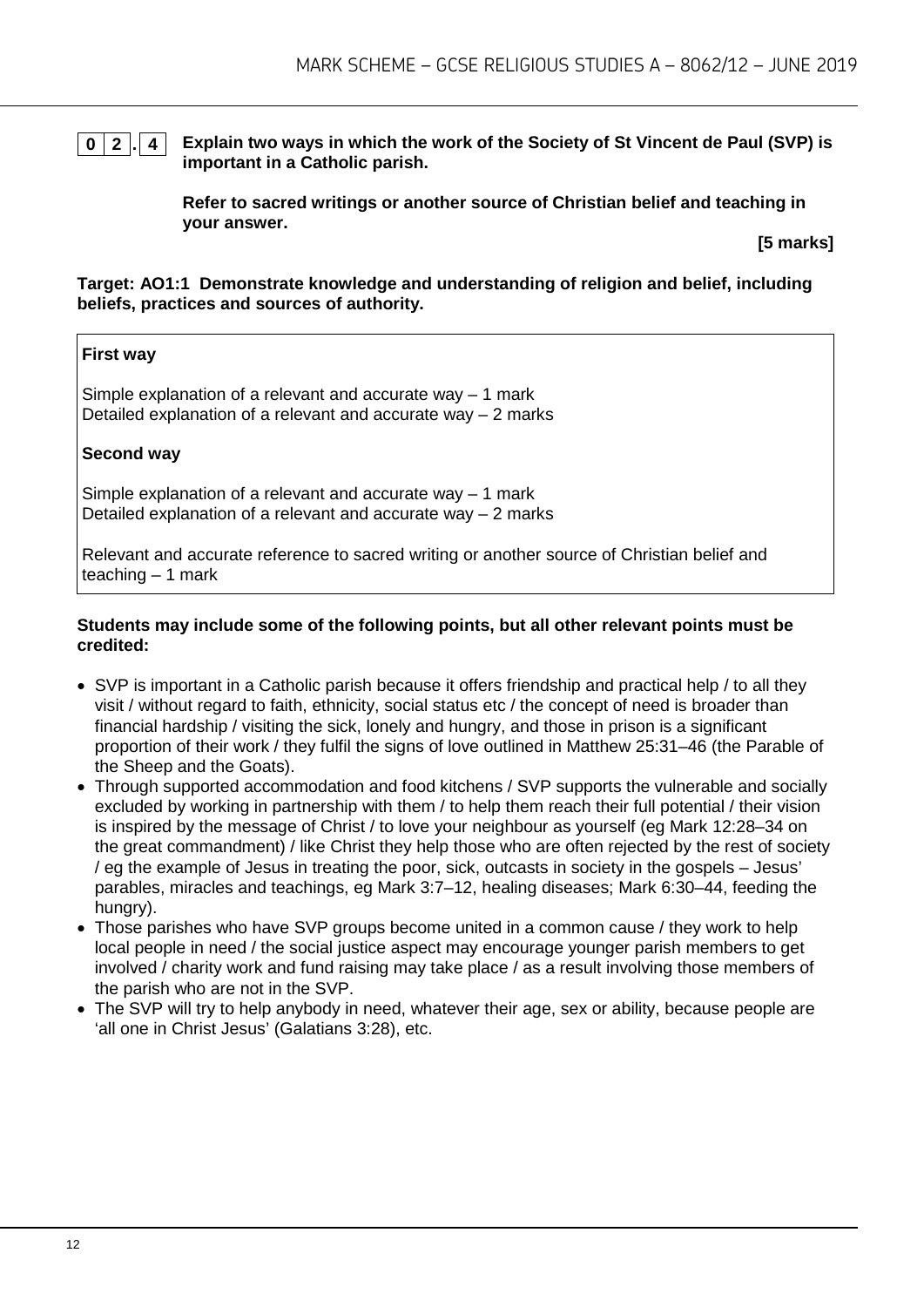**0 2 . 5 'It is more important for Catholics to love God than to love their neighbour.'**

**Evaluate this statement.** 

**In your answer you should:**

- **refer to Catholic teaching**
- **give reasoned arguments to support this statement**
- **give reasoned arguments to support a different point of view**
- **reach a justified conclusion.**

**[12 marks]**

#### **Target: AO2 Analyse and evaluate aspects of religion and belief, including their significance and influence.**

| Level          | <b>Criteria</b>                                                                                                                                                                                                                                                                                                             | <b>Marks</b> |
|----------------|-----------------------------------------------------------------------------------------------------------------------------------------------------------------------------------------------------------------------------------------------------------------------------------------------------------------------------|--------------|
| 4              | A well-argued response, reasoned consideration of different points of view.<br>Logical chains of reasoning leading to judgement(s) supported by knowledge and<br>understanding of relevant evidence and information.<br>References to religion applied to the issue.                                                        | $10 - 12$    |
| 3              | Reasoned consideration of different points of view.<br>Logical chains of reasoning that draw on knowledge and understanding of<br>relevant evidence and information.<br>Clear reference to religion.                                                                                                                        | $7 - 9$      |
| $\overline{2}$ | Reasoned consideration of a point of view.<br>A logical chain of reasoning drawing on knowledge and understanding of relevant<br>evidence and information.<br>OR.<br>Recognition of different points of view, each supported by relevant reasons /<br>evidence.<br>Maximum of Level 2 if there is no reference to religion. | $4 - 6$      |
| 1              | Point of view with reason(s) stated in support.                                                                                                                                                                                                                                                                             | $1 - 3$      |
| 0              | Nothing worthy of credit.                                                                                                                                                                                                                                                                                                   | $\Omega$     |

#### **Students may include some of the following evidence and arguments, but all relevant evidence and arguments must be credited:**

#### **Arguments in support**

- Catholics believe they are created by God / in God's image / so it is important to love God.
- Catholics are monotheists so believe in one God / and that God is omnipotent / omniscient / transcendent / without God humans would not exist / God must always be put first / the Bible states the importance of this / in the Old Testament those who do not show love of God are punished / eg in the story of the Flood.
- Prayer / worship / sacraments are key elements of Catholic life / these demonstrate the importance of love of God / humans are made in God's image (Genesis 1:26–27) and without God they would not exist, so the priority must be God/the human relationship with God / fewer and fewer people attend Mass and practise their faith nowadays so it is important for Catholics to spread the word of God to others / without this both the Church and the love of God will continue to diminish, etc.